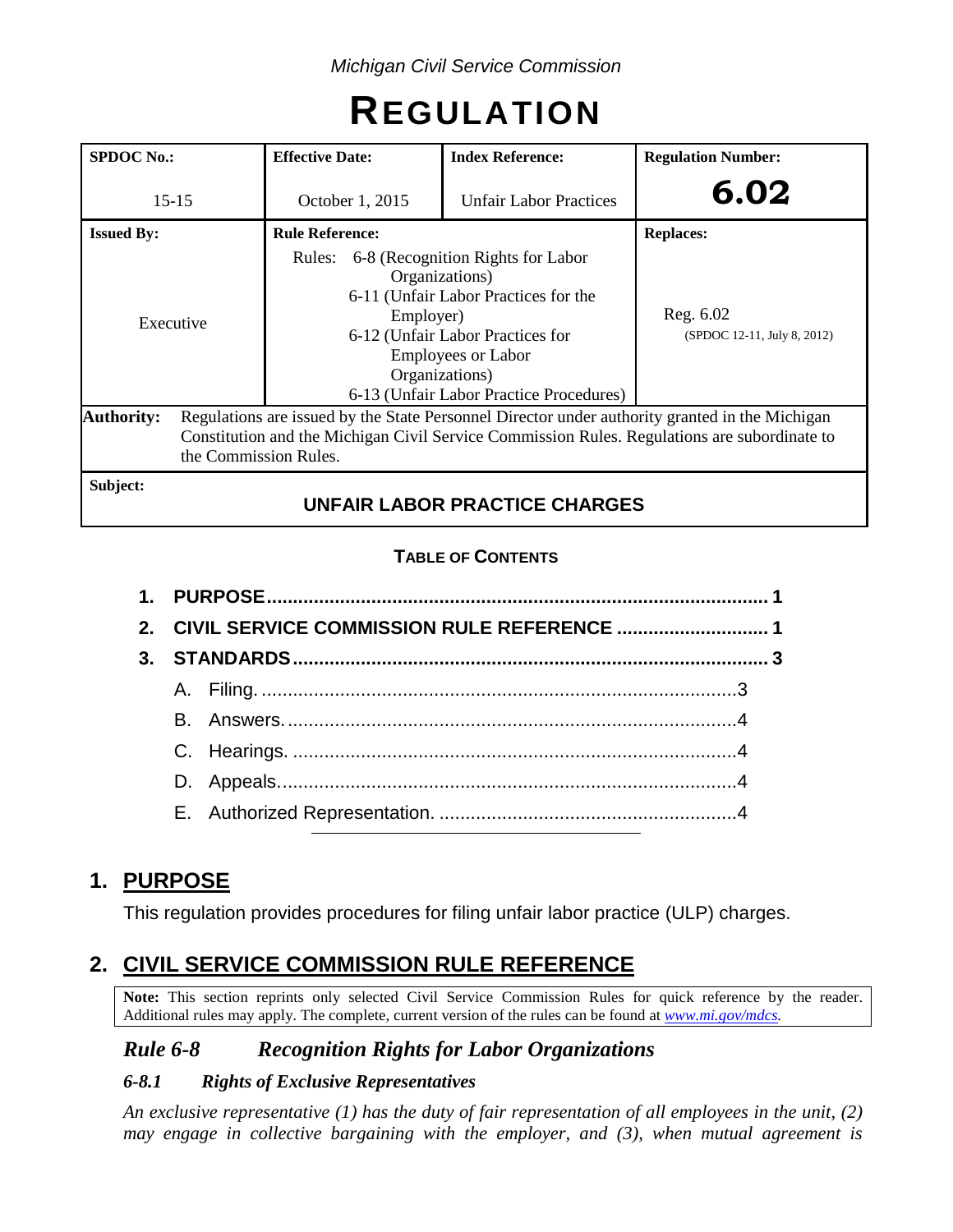*reached, may submit to the civil service commission for approval a written collective bargaining agreement regarding proper subjects of bargaining.*

*\* \* \**

# *Rule 6-11 Unfair Labor Practices for the Employer*

#### *6-11.1 Coercion*

*It is an unfair labor practice for the employer to interfere with, restrain, coerce, discriminate against, or retaliate against employees in the exercise of rights granted by these rules.*

#### *6-11.2 Interference*

*It is an unfair labor practice for the employer to dominate, interfere with, or assist in the formation, existence, or administration of a labor organization.*

#### *6-11.3 Discrimination*

*It is an unfair labor practice for the employer to discriminate or retaliate against an employee because that employee has (1) filed an affidavit, petition, or complaint; (2) given information or testimony; (3) formed, joined, or chosen to be represented by a labor organization; or (4) participated in a campaign or election to certify, change, or decertify an exclusive representative.*

#### *6-11.4 Refusal to Bargain in Good Faith*

*It is an unfair labor practice for the employer to refuse to bargain in good faith over mandatory subjects of bargaining as required by these rules.*

# *Rule 6-12 Unfair Labor Practices for Employees or Labor Organizations*

#### *6-12.1 Coercion*

*It is an unfair labor practice for employees or labor organizations to interfere with, restrain, coerce, discriminate against, or retaliate against employees in the exercise of their rights as granted in these rules.*

#### *6-12.2 Interference*

*It is an unfair labor practice for employees or labor organizations to interfere with, restrain, coerce the employer with respect to rights protected in this policy or with respect to the orderly selection of a representative to carry out its obligations under these rules.*

#### *6-12.3 Refusal to Bargain in Good Faith*

*It is an unfair labor practice for employees or labor organizations to refuse to bargain in good faith with the employer over mandatory subjects of bargaining as required by these rules.*

#### *6-12.4 Striking*

*It is an unfair labor practice for employees or labor organizations to call, institute, manage, or conduct, or participate in a strike for any purpose.*

# *Rule 6-13 Unfair Labor Practice Procedures*

*An employer, employee, or labor organization may file an unfair labor practice complaint with the state personnel director. The director has the authority to investigate, obtain facts, statements, or affidavits, make determinations of violations, and assess appropriate penalties.*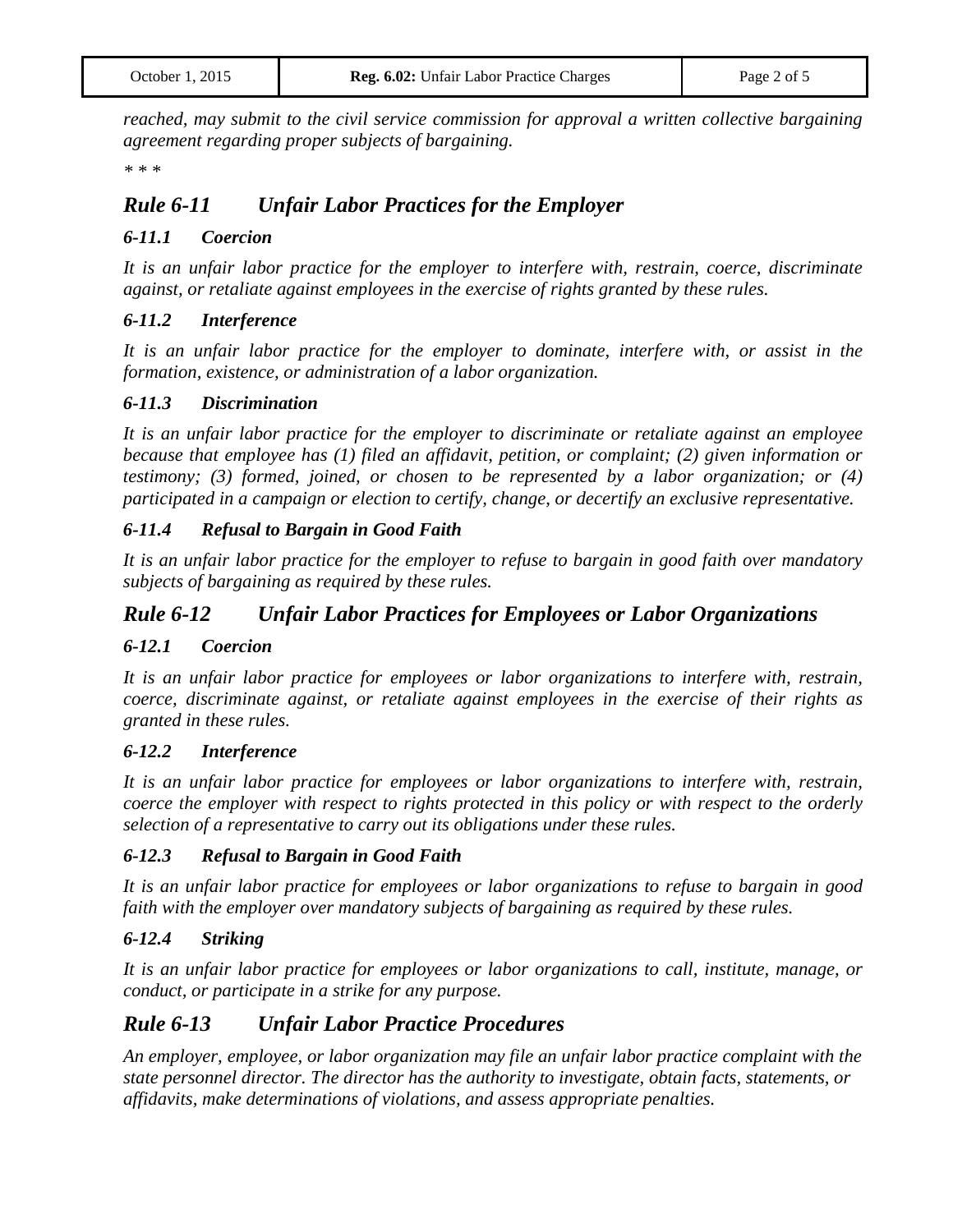# **3. STANDARDS**

#### **A. Filing.**

- 1. **Delegation.** The State Personnel Director delegates administration of unfair labor practice (ULP) charges to the Civil Service Hearings Office (CSHO).
- 2. **Filing and Service.** Any charge must be filed with the CSHO by email to [MCSC-](mailto:MCSC-Hearings@mi.gov)[Hearings@mi.gov.](mailto:MCSC-Hearings@mi.gov)
- 3. **Time Limits.** An employee, employee organization, or employer normally must file any written ULP charge within six weeks of becoming aware of the cause of the charge. A ULP charge can be filed up to six months after the ULP occurred, if good cause for the untimely filing is demonstrated. No charge can be filed for a ULP that occurred more than six months before the filing date. If an administrative officer finds good cause and accepts a late appeal, any party may request the assigned hearing officer to review the finding *de novo*.
- 4. **Charges.** A ULP charge filing must include the following:
	- a. The name, email address, and signature of the charging party and the name and email address of any representative filing the charge. A signature can be a scanned document of an actual signature or the charging party's typed name followed by "/s/" (e.g., "John Doe /s/").
	- b. The name of the charged party.
	- c. A citation of the specific ULPs, as defined in rules 6-8, 6-11 and 6-12, that are alleged to have occurred.
	- d. A clear, concise, and complete statement of facts supporting each alleged ULP, including dates and locations of each alleged act.
- 5**. Administrative Review.** If a charging party does not meet the filing requirements in this regulation, the CSHO shall issue a notice of deficiency and allow 14 calendar days to correct the deficiency.
- 6**. Administrative Dismissal.** An adjudicating officer may administratively dismiss a ULP charge for any of the following reasons:
	- a. **Not authorized**. The charging party is not authorized to file the charge against the respondent. This includes attempts to file ULP charges based on the rights of other parties, such as ULP claims filed by an employee based on Rules 6-11.2, 6-11.4, and 6-12.3 or claims filed by the employer based on Rules 6-8.1 and 6-12.1.
	- b. **Failure to state a claim.** The charging party has not alleged a violation of a right specifically enumerated in rules 6-8, 6-11, or 6-12.
	- c. **Lack of jurisdiction.** Civil Service lacks jurisdiction over a necessary party or the subject matter of the charge.
	- d. **Untimeliness**. The charging party has not timely filed.
	- e. **Barred by prior claim**. Substantially the same charge was adjudicated to finality in another action between the same parties.
	- f. **Noncompliance.** The charging party has failed to timely correct a deficient filing.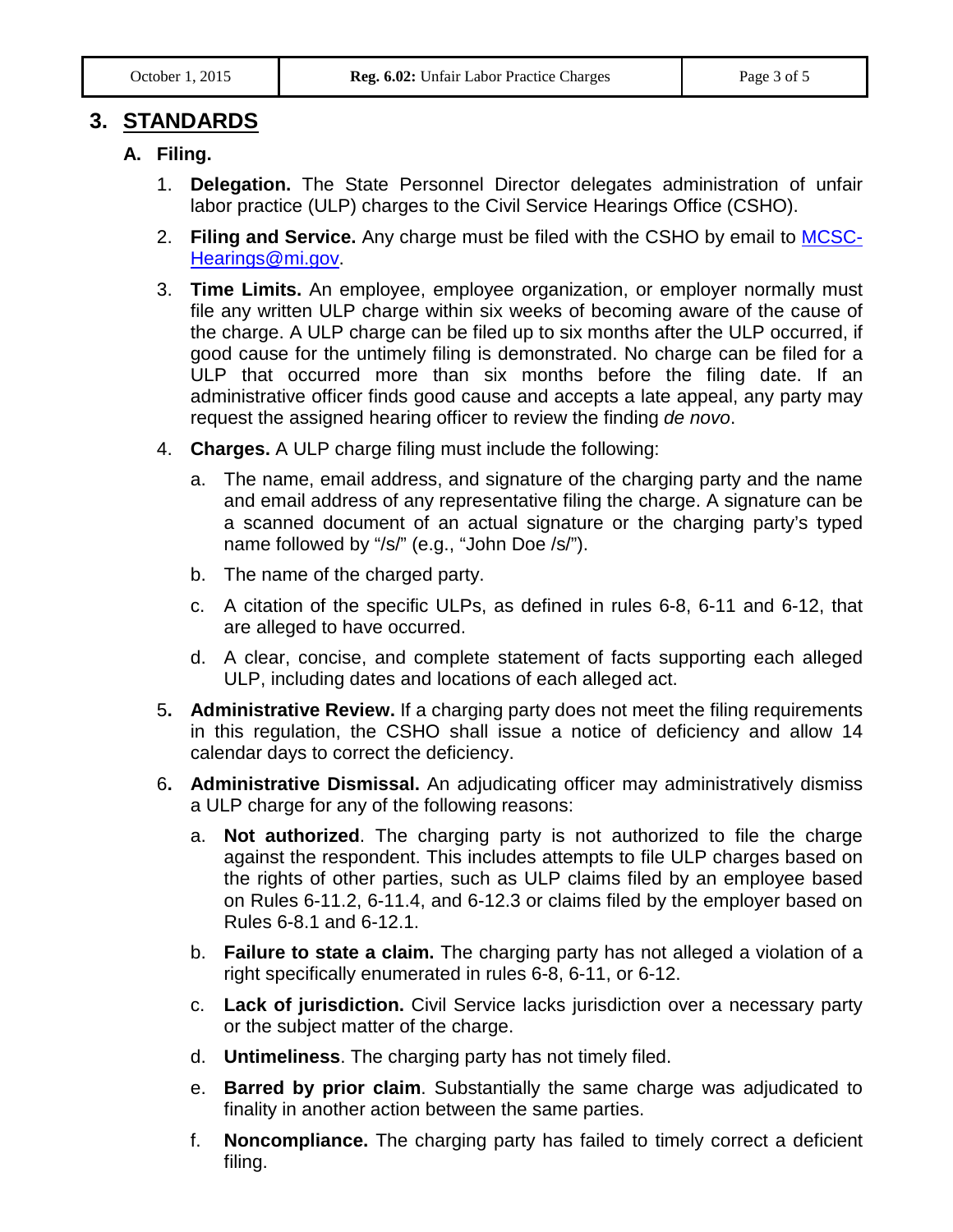#### **B. Answers.**

If a charge is not administratively denied, the CSHO shall ensure service of a copy to each charged party and allow 28 calendar days to file a signed, written answer by email to [MCSC-Hearings@mi.gov.](mailto:MCSC-Hearings@mi.gov) The CSHO shall ensure service of the answers on the charging party. The Office of the State Employer or an exclusive representative may file a motion to intervene in a ULP charge with the CSHO. If assigned for hearing, the hearing officer shall rule on the motion to intervene. Failure to intervene will preclude involvement in any further appeals.

# **C. Hearings.**

- 1. **Scheduling.** If the ULP charge meets the requirements of this procedure, the CSHO shall designate an impartial hearing officer and schedule a hearing to take evidence on the charge. The administrative officer may offer voluntary mediation to the parties.
- 2**. Testimony.** At the hearing, the parties may call, examine, and cross-examine witnesses and may introduce into the record documentary and other evidence.
- 3. **Applicability of Regulation 8.01.** The following procedural sections of Regulation 8.01, *Grievance and Grievance Appeal Procedures*, apply to hearings under this regulation, except that references to "grievance," "grievances," and "grievance appeal" therein are replaced with "ULP charge," and "grievant" therein is replaced with "charging party":
	- a. § 4.E, *Prehearing Procedures.*
	- b. § 4.F, *Discovery*.
	- c. § 4.G, *Hearing Procedures.*
- 4. **Burden of proof.** The charging party must prove each element of its charge by a preponderance of the evidence.
- 5**. Decision.** The hearing officer shall issue a written decision. The hearing officer shall dismiss or sustain each charge in whole or part. If a charge is sustained, the hearing officer shall order that the charged party (1) cease and desist any ULPs found and (2) take action to remedy their effects. The hearing officer cannot award attorney fees, witness fees, costs, or other expenses.

# **D. Appeals.**

A hearing officer's final decision in a ULP charge must contain notice of the right of interested parties to file an application for leave to appeal to the Civil Service Commission within 28 calendar days, as provided in rule 6-14.3. A ULP decision becomes final and binding on the parties 29 calendar days after issuance, unless the decision provides a later effective date or a timely appeal is filed. A decision is automatically stayed pending resolution of a timely appeal.

# **E. Authorized Representation.**

The provisions of § 4.L of Regulation 8.01, *Grievance and Grievance Appeal Procedures*, apply to representation and administrative leave under this regulation, except that references to "grievance," "grievance appeal," and "grievance regarding a prohibited subject of bargaining under an exclusive Civil Service procedure" therein are replaced with "ULP charge," and "grievant" therein is replaced with "charging